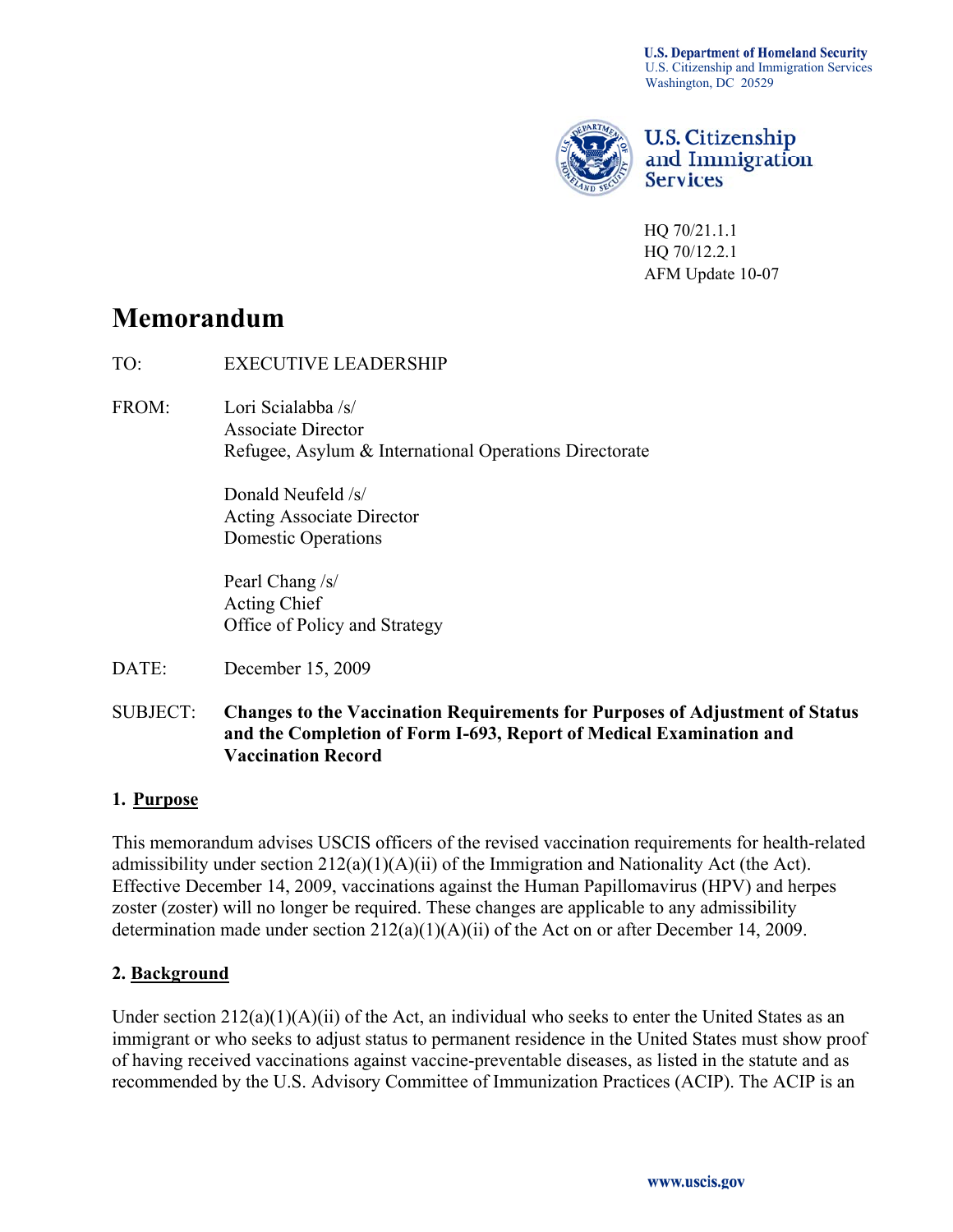advisory committee to the Department of Health and Human Services (HHS)/Centers for Disease Control and Prevention (CDC) that makes the recommendations on immunizations.

On November 13, 2009, HHS/CDC published a Federal Register notice changing the criteria that govern the vaccination requirements for U.S. immigration purposes. 74 FR 58634.<sup>[1](#page-1-0)</sup> Starting December 14, 2009, whenever the ACIP recommends new vaccines for the general U.S. population, CDC will also assess whether these newly recommended vaccines should be required for immigration purposes using the new criteria. Thus, the new criteria provided in the Federal Register notice will be applied only to the ACIP-recommended vaccines that are not specifically named in the Act.

# **3. Guidance**

l

Beginning December 14, 2009, all applicants seeking adjustment of status or another immigration benefit that requires admissibility under section 212(a)(1)(A)(ii) of the Act must show proof of having received the following vaccines: mumps, measles, rubella, polio, tetanus and diphtheria toxoids, pertussis, influenza, hepatitis B, haemophilius influenza type B, varicella, pneumococcal, rotavirus, hepatitis A, and meningococcal. HPV and zoster will no longer be required.

#### **A. Adjudication of Cases Pending between November 13, 2009 until December 14, 2009**

Admissibility is determined based on the law in effect at the time of the final decision. *Matter of Alarcon,* 20 I&N Dec. 557 (BIA 1992). Therefore, through December 13, 2009, receipt of the zoster vaccine (for individuals 60 years or older)<sup>[2](#page-1-1)</sup> or the HPV vaccine (for females 11-26 years of age) was required for final adjudication of adjustment of status applications or any immigration benefit application requiring the applicant to establish admissibility under section  $212(a)(1)(A)(ii)$  of the Act. On November 13, 2009, interim guidance was provided to officers, instructing officers to hold in abeyance cases which met the following criteria:

<span id="page-1-0"></span><sup>&</sup>lt;sup>1</sup> As of December 14, 2009, the following criteria govern CDC's determination which vaccines are required for individuals seeking to immigrate to the United States permanently:

 <sup>1.</sup> The vaccine must be an age-appropriate vaccine as recommended by the ACIP for the general U.S. population, AND

 <sup>2.</sup> At least one of the following apply:

a) The vaccine must protect against a disease that has the potential to cause an outbreak; OR

b) The vaccine must protect against a disease that has been eliminated in the United States, or is in the process of elimination in the United States.

<span id="page-1-1"></span><sup>&</sup>lt;sup>2</sup> Zoster has been listed on USCIS' website at www.uscis.gov as a shortage vaccination in the United States since the inception of the requirement for the zoster vaccine for adjustment of status purposes in August 2008. Therefore, if individuals are unable to obtain the zoster vaccine in the United States because their physician cannot obtain the vaccine, Form I-693 may be accepted even though the zoster vaccine is missing provided the civil surgeon annotates their forms.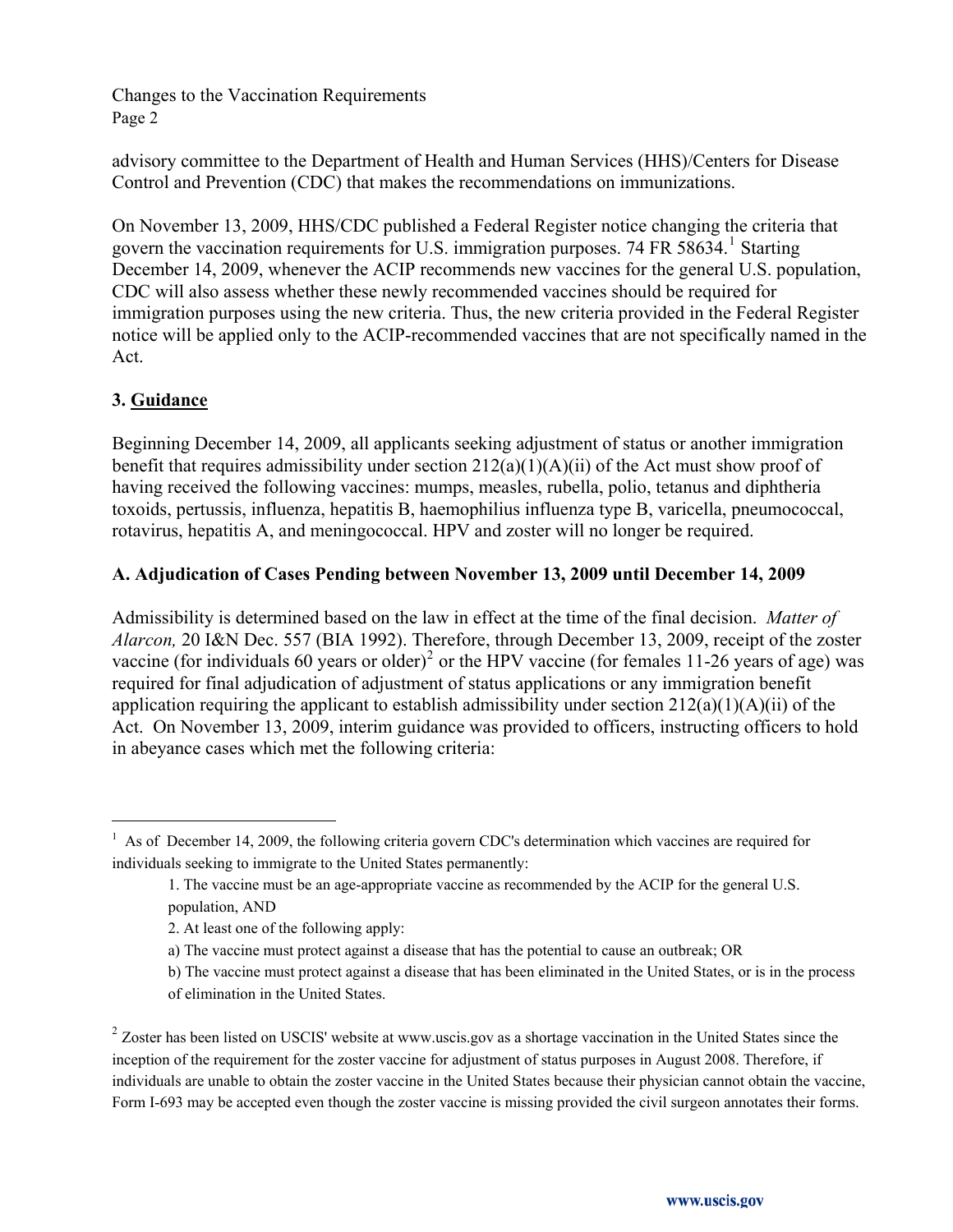- Any immigration benefits application that was deniable solely based on the failure to receive or to document receipt of either the HPV vaccine or the zoster vaccine, if the individual was required to have either vaccine under the law in effect prior to December 14, 2009; and
- Any waiver application that was filed to overcome inadmissibility under section  $212(a)(1)(A)(ii)$  of the Act because the individual is required under current law to have received the HPV or zoster vaccine, but has not done so.

Officers were advised to continue to adjudicate cases in which the alien had received all required vaccines, as well as any pending waiver applications that were approvable.

Now that the revised vaccination requirements have taken effect, officers are to complete the adjudication of any cases that had been held in abeyance according to the guidance in part 3B of this memorandum.

#### **B. Adjudication of Cases Pending on or after December 14, 2009**

Beginning December 14, 2009, USCIS officers should adjudicate cases held in abeyance in accordance with the revised vaccination requirements. On or after December 14, 2009, officers should administratively close any pending waiver applications solely filed for lack of receipt of either the HPV or zoster vaccine because these applicants are no longer inadmissible under section  $212(a)(1)(A)(ii)$  of the Act.

In addition, officers should disregard any annotation of HPV or zoster vaccine, or the lack thereof, on any Form I-693 or DS-3025 when determining whether the vaccination requirements of section  $212(a)(1)(A)(ii)$  of the Act are met. It is irrelevant on what date the Form I-693 or the DS-3025 was completed by the civil surgeon, blanket designated health-department, or the panel physician (abroad).

**Example:** The vaccination assessment was completed on Form I-693 on May 5, 2009, for a female 22 years of age. On May 5, 2009, the civil surgeon was required either to evaluate written proof presented by the individual that she had received the HPV vaccine, or to administer the HPV vaccine. The female was unable to provide written proof, and refused the administration of the vaccine, which was annotated on Form I-693. The applicant submitted the Form I-693 in the sealed envelope without having obtained the HPV vaccine on July 10, 2009.

On or after December 14, 2009, an officer adjudicates the adjustment application when receipt of the HPV vaccine is no longer required and any annotation regarding the HPV or the lack thereof should be disregarded.

The officer should follow the vaccination chart provided in the AFM update below to determine vaccination requirements in effect on or after December 14, 2009.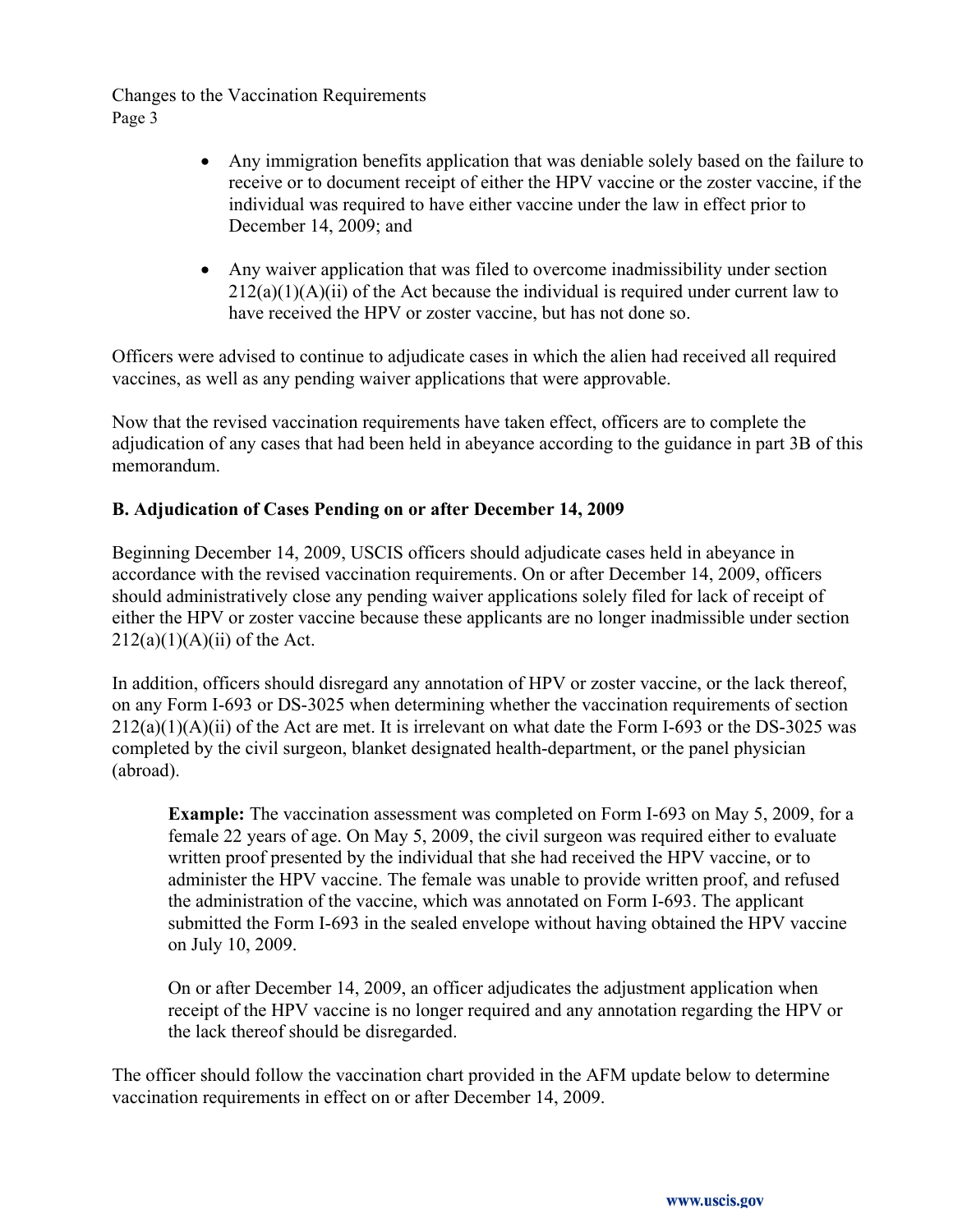CDC is updating its Vaccination Component of the Technical Instructions, accordingly.

# **4. Adjudicator's Field Manual (AFM) Update**

The *Adjudicator's Field Manual* (AFM) is updated accordingly, and the following subchapters of the AFM are revised:

1. Subchapter 40.1(e) of the AFM is revised to read as follows:

# **40.1 HEALTH-RELATED GROUNDS OF INADMISSIBILITY AND MEDICAL EXAMINATION**

\* \* \* \* \*

#### **(e) Review of Form I-693**

\* \* \* \* \*

# **(4) Vaccinations**

**\* \* \* \* \*** 

**(B) Required Vaccinations.** Section 212(a)(1)(A)(ii) of the Act specifies the following vaccinations:

- mumps, measles, rubella
- $\bullet$  polio
- tetanus and diphtheria toxoids
- $\bullet$  pertussis
- haemophilius influenzae type b
- $\bullet$  hepatitis b

Beginning on December 14, 2009, additional vaccine requirements are determined by CDC according to the following criteria:

 1) The vaccine must be age-appropriate as recommended by the ACIP for the general U.S. population; AND

 2) The vaccine must either protect against a disease that has the potential to cause an outbreak, OR the vaccine must protect against a disease that has been eliminated in the United States or is in the process of elimination in the United States.

The following additional vaccines are required for immigration purposes on or after December 14, 2009:

- varicella
- $\bullet$  influenza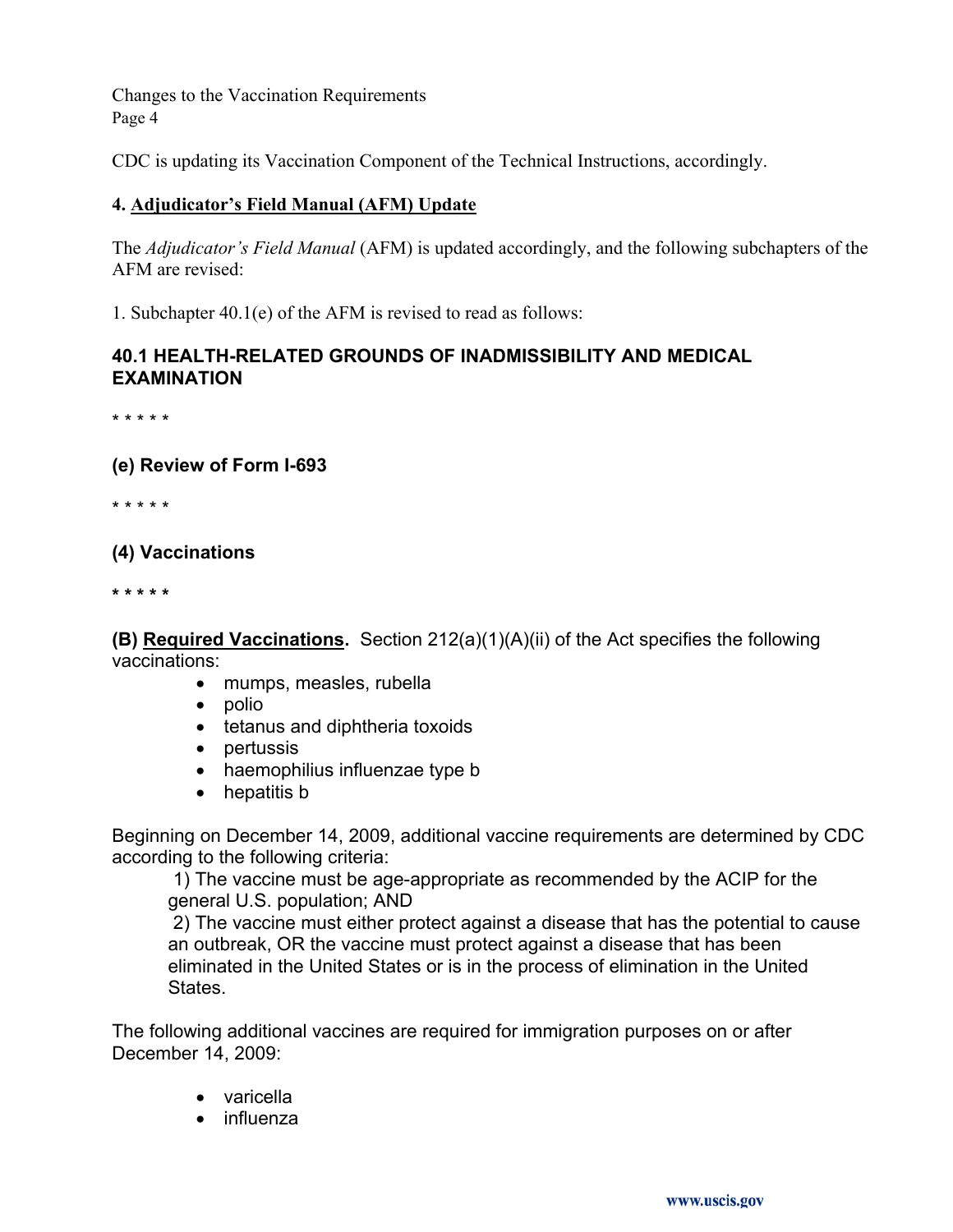- pneumococcal
- rotavirus
- $\bullet$  hepatitis A
- $\bullet$  meningococcal

The officer should refer to the vaccination chart below and follow the guidelines provided in this section when reviewing the vaccination record to determine whether an applicant is inadmissible because the applicant has not received a particular vaccine. If an applicant is inadmissible, the officer should determine whether the inadmissibility may be waived because receipt of the vaccine is "not medically appropriate." The term "not medically appropriate" applies to vaccinations that are not age appropriate, where there is a medical contraindication, where there is an insufficient time interval, or when it is not the flu season.

If the civil surgeon checks that all vaccination requirements have been met but information is missing from the vaccination record in that the officer is unable to determine admissibility, the officer should return the Form I-693 to the applicant for corrective action.

Applicants who have completed the initial DTP/DTaP/DT or Td/Tdap series should receive a Td/Tdap booster shot every 10 years. If the last dose was received more than 10 years ago, the applicant is required to have the booster shot before Form I-693 can be approved.

**Contraindication because of pregnancy**. The following vaccines are, in general, not medically appropriate (marked as contraindicated on Form I-693) during pregnancy:

- $\bullet$  Tdap (Td can be given)
- OPV/IPV (OPV not available in the U.S.)
- $\bullet$  MMR
- Meningococcal conjugate vaccine
- Varicella
- Influenza (Live/intranasal preparation)

The officer should note, however, that the civil surgeon may judge that the applicant has a contraindication that is based on pregnancy or a condition other than pregnancy, in which case, the vaccine would also be marked as a contraindicated.

#### **Contraindication because of an immunocompromised condition, such as HIV**

**positive**: The following vaccines are not medically appropriate (marked as contraindicated) for applicants who have an immunocompromised condition:

- Varicella
- Influenza (Live/intranasal preparation)
- OPV (not available in the United States)
- Rotavirus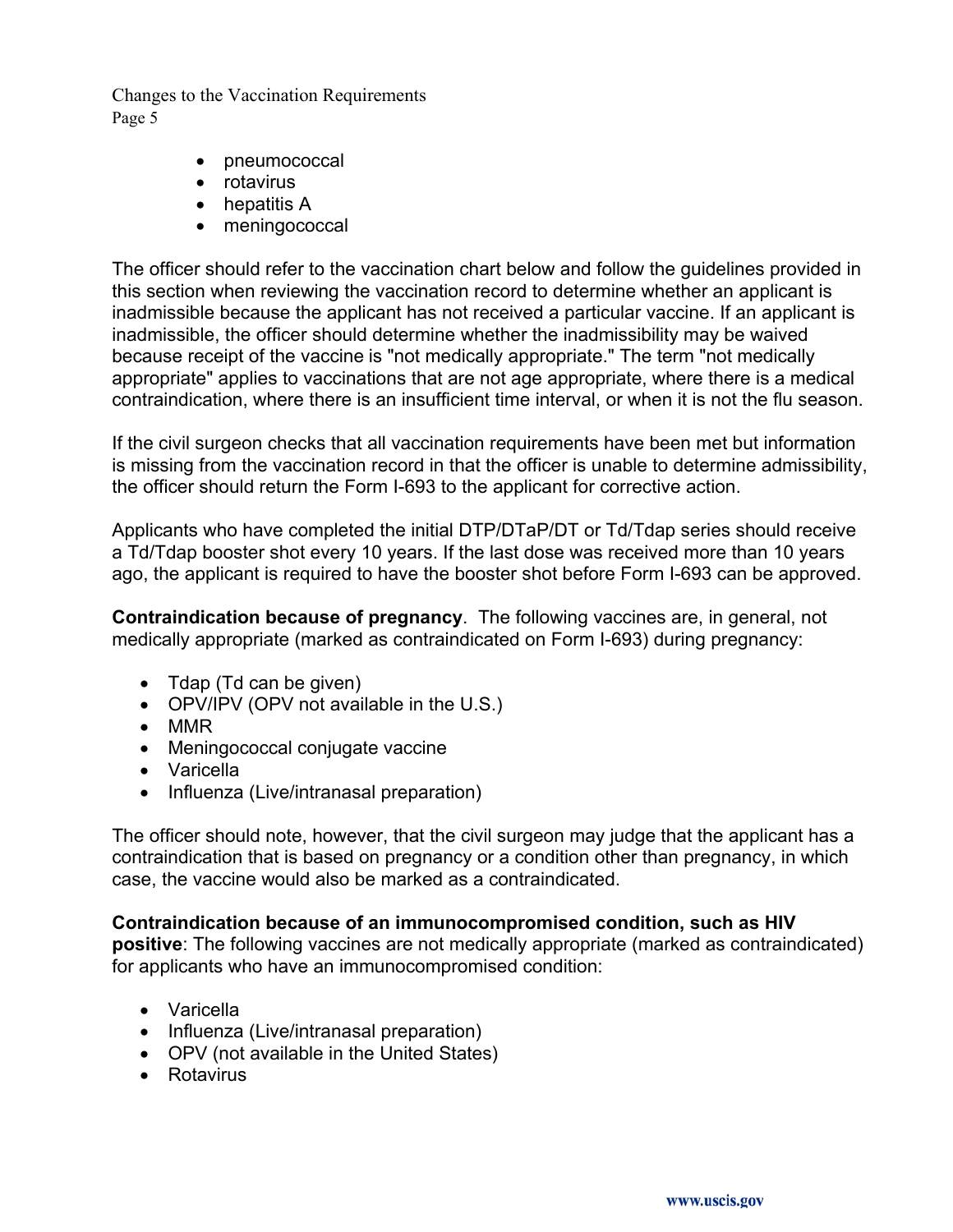#### **C) Steps to determine the necessary vaccinations**

**1) First determine which vaccinations were required for the applicant as of the date the medical exam was conducted**.

**2) Verify that the vaccinations required as of the date of the medical exam had been received by the applicant or that the vaccinations required as of that date were marked as "not medically appropriate**."

Form I-693 is acceptable if the applicant has received each of the required vaccinations, or if the civil surgeon has noted that the vaccination was "not medically appropriate" at the time of the examination.

**3) If the required vaccinations were not received or not marked as "not medically appropriate" as of the date the medical exam was conducted, determine whether the missing vaccinations would still be required as of the date of adjudication.** 

**4) If the missing vaccinations are no longer required, the vaccination requirements have been met.** This is, for example, the case when the applicant has aged out, or it is not the flu season, or a vaccine is no longer required by law.

**5) If the missing vaccinations would still be required, the officer should RFE for those vaccinations**.

**Blanket Waiver determination**: If a vaccine is not required, the applicant does not need a blanket waiver under section 212(g)(2)(B) of the Act. For example, a person born before 1957 need not obtain an individual waiver of the MMR vaccine, since it is not required for someone born before 1957.

If the vaccine is required but receiving the vaccine is not medically appropriate, the applicant does require a blanket waiver under section 209(c) or 212(g)(2)(B) of the Act. As indicated in chapter 41.3(d)(3)(A) of this AFM, a separate waiver application is not required in order for an adjudicator to grant a waiver of the vaccination requirement as "not medically appropriate."

#### **Vaccination Chart**

CDC's most updated vaccination chart for civil surgeons can be located on the following link: [http://www.cdc.gov/ncidod/dq/civil\\_ti\\_vacc.htm](http://www.cdc.gov/ncidod/dq/civil_ti_vacc.htm)). A summary of the vaccinations required for adjustment of status applicants is also provided in Table 1, "Requirements for routine vaccination of adjustment of status applicants who are not fully vaccinated or lack documentation" in the revised Vaccination Component of the *Technical Instructions*.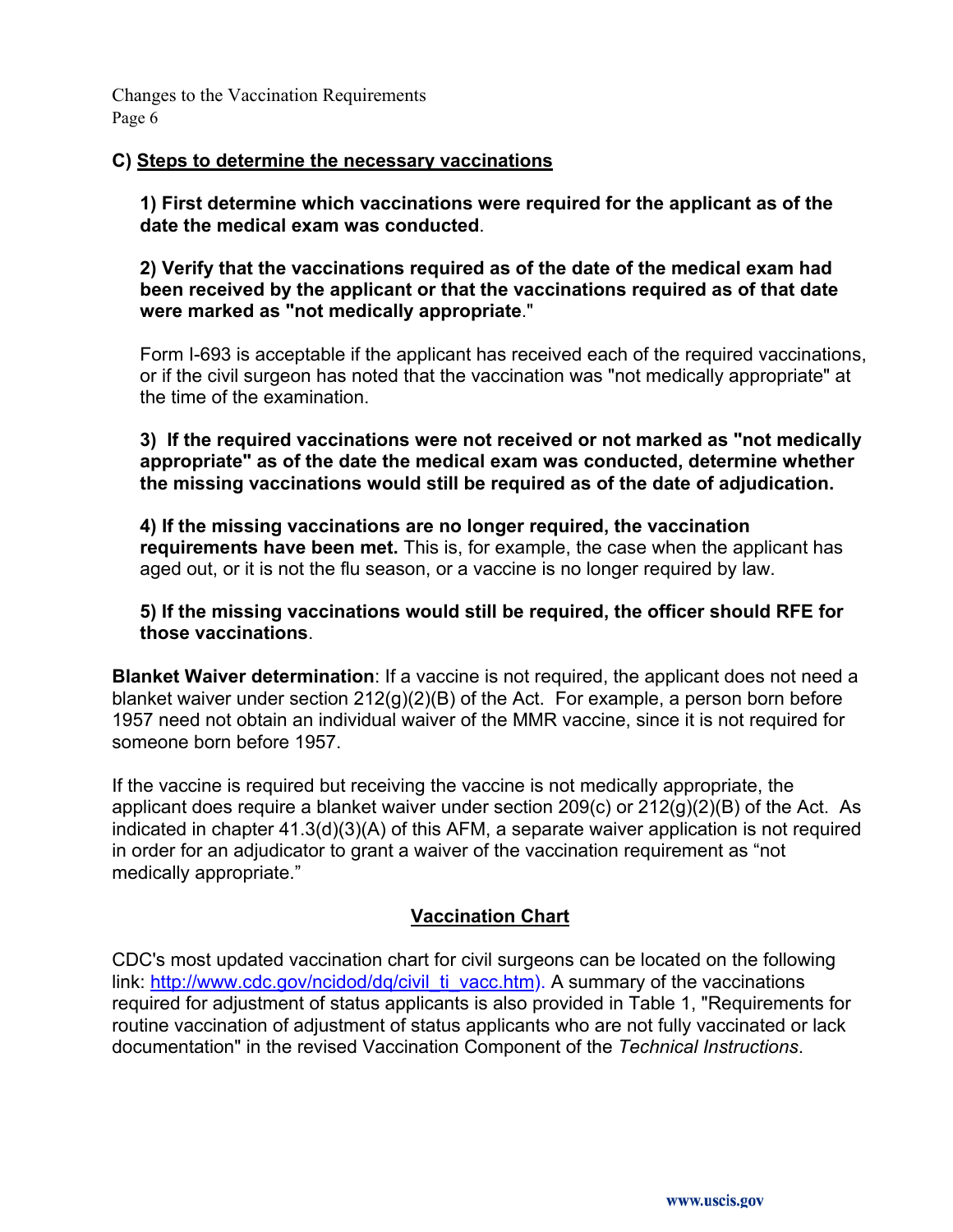Officers should pay special attention to the following developments:

**Human Papillomavirus (HPV) vaccination**: From August 1, 2008 through December 13, 2009, HPV vaccination was required for female individuals ages 11 years through 26 years. The requirement was eliminated on December 14, 2009 and affects any admissibility determination under section  $212(a)(1)(A)(ii)$  of the Act on that date or thereafter. Therefore, for adjudications taking place on or after December 14, 2009, the annotation of the HPV vaccine on Form I-693 vaccination assessment, or the lack thereof, is irrelevant for purposes of admissibility under section 212(a)(1)(A)(ii) of the Act.

**Zoster vaccination**: From August 1, 2008 through December 13, 2009, the zoster vaccination was required for individuals ages 60 years or older unless the applicant had received the varicella vaccine (either the zoster or the varicella vaccine, but not both). However, the zoster vaccine was not available in the United States due to a nationwide shortage from the time it became mandatory. Therefore, even though the vaccine was missing, the Form I-693 could be accepted if the physician was unable to obtain the vaccine. On December 14, 2009 the zoster vaccine was removed from the list of required vaccines for immigration purposes; the change affects any admissibility determination under section 212(a)(1)(A)(ii) of the Act made on that date or thereafter. Therefore, for adjudications taking place on or after December 14, 2009, the officers should disregard any annotation of the zoster vaccine, or the lack thereof, on any Form I-693 or DS-3025 when determining whether the vaccination requirements of section 212(a)(1)(A)(ii) of the Act are met.

**Influenza vaccine**: For assessments completed prior to April 1, 2009, the influenza vaccine was only required for individuals 6 months to 59 months of age and for adults ages 50 years and older. For vaccination assessments completed on or after April 1, 2009, individuals ages 6 months through 18 years are required to get the flu vaccine during the flu season (October 1 through March 31), and adults ages 50 years and older.

**Vaccination Requirements prior to August 1, 2008**: The following vaccines were NOT required prior to August 1, 2008: hepatitis A, meningococcal, rotavirus, human papillomavirus (HPV), and zoster.

This chart is updated as of December 14, 2009. This chart is for USCIS officers to be used when determining inadmissibility under section 212(a)(1)(A)(ii) of the Act; the chart is *not* intended for the use of civil surgeons.

| <b>Age of Applicant</b> | <b>Age Appropriate Vaccinations</b><br>(and required for immigration<br>purposes) |
|-------------------------|-----------------------------------------------------------------------------------|
| Birth through 5 weeks   | <b>Hepatitis B</b>                                                                |
| 6 weeks through 7 weeks | <b>Hepatitis B</b><br>Rotavirus                                                   |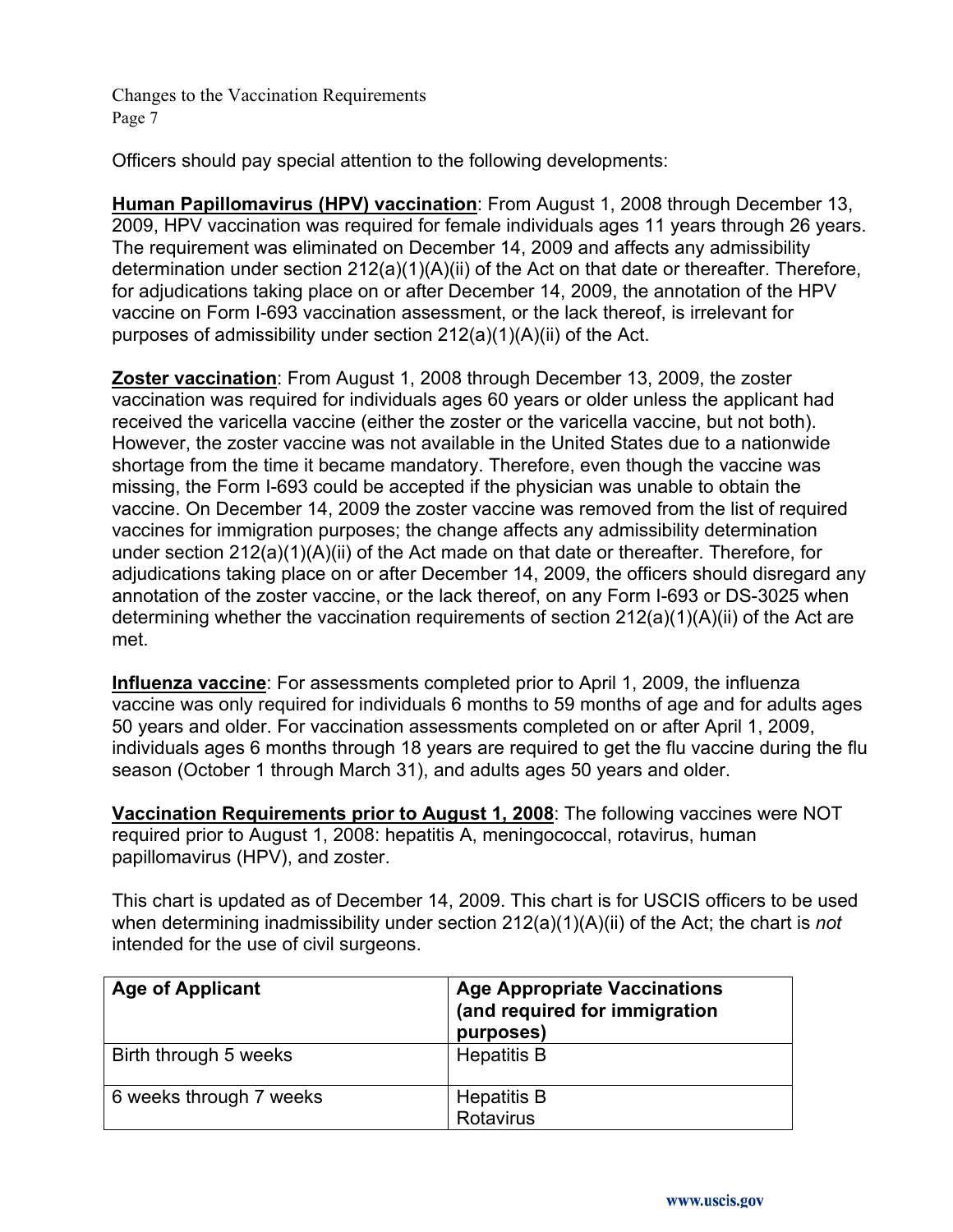| IPV or OPV (OPV not available in U.S.)<br>Hib<br><b>Hepatitis B</b><br>Pneumococcal (PCV)<br>Rotavirus<br>DT, DTaP, or DTP<br>6 months through 7 months<br>Hib<br>IPV or OPV (OPV not available in U.S.)<br><b>Hepatitis B</b><br>Pneumococcal (PCV)<br>Influenza (during flu season only;<br>October 1 through March 31)<br>Rotavirus<br>8 months through 11 months<br>DT, DTaP, or DTP<br>IPV or OPV (OPV not available in U.S.)<br>Hib<br><b>Hepatitis B</b><br>Pneumococcal (PCV)<br>Influenza (during flu season only;<br>October 1 through March 31)<br>12 months through 23 months<br>DT, DTaP, or DTP<br>IPV or OPV (OPV not available in U.S.)<br><b>MMR</b><br>Hib<br><b>Hepatitis B</b><br>Varicella<br>Pneumococcal (PCV)<br>Influenza (during flu season only;<br>October 1 through March 31)<br><b>Hepatitis A</b><br>2 through 4 years<br>DT, DTaP, or DTP<br>IPV or OPV (OPV not available in U.S.)<br><b>MMR</b><br>Hib<br><b>Hepatitis B</b><br>Varicella<br>Pneumococcal (PCV)<br>Influenza (during flu season only;<br>October 1 through March 31)<br>DT, DTaP, or DTP<br>5 through 6 years<br>IPV or OPV (OPV not available in U.S.)<br><b>MMR</b> |                           |                    |
|-------------------------------------------------------------------------------------------------------------------------------------------------------------------------------------------------------------------------------------------------------------------------------------------------------------------------------------------------------------------------------------------------------------------------------------------------------------------------------------------------------------------------------------------------------------------------------------------------------------------------------------------------------------------------------------------------------------------------------------------------------------------------------------------------------------------------------------------------------------------------------------------------------------------------------------------------------------------------------------------------------------------------------------------------------------------------------------------------------------------------------------------------------------------------|---------------------------|--------------------|
|                                                                                                                                                                                                                                                                                                                                                                                                                                                                                                                                                                                                                                                                                                                                                                                                                                                                                                                                                                                                                                                                                                                                                                         | 2 months through 5 months | DT, DTaP, or DTP   |
|                                                                                                                                                                                                                                                                                                                                                                                                                                                                                                                                                                                                                                                                                                                                                                                                                                                                                                                                                                                                                                                                                                                                                                         |                           |                    |
|                                                                                                                                                                                                                                                                                                                                                                                                                                                                                                                                                                                                                                                                                                                                                                                                                                                                                                                                                                                                                                                                                                                                                                         |                           |                    |
|                                                                                                                                                                                                                                                                                                                                                                                                                                                                                                                                                                                                                                                                                                                                                                                                                                                                                                                                                                                                                                                                                                                                                                         |                           |                    |
|                                                                                                                                                                                                                                                                                                                                                                                                                                                                                                                                                                                                                                                                                                                                                                                                                                                                                                                                                                                                                                                                                                                                                                         |                           |                    |
|                                                                                                                                                                                                                                                                                                                                                                                                                                                                                                                                                                                                                                                                                                                                                                                                                                                                                                                                                                                                                                                                                                                                                                         |                           |                    |
|                                                                                                                                                                                                                                                                                                                                                                                                                                                                                                                                                                                                                                                                                                                                                                                                                                                                                                                                                                                                                                                                                                                                                                         |                           |                    |
|                                                                                                                                                                                                                                                                                                                                                                                                                                                                                                                                                                                                                                                                                                                                                                                                                                                                                                                                                                                                                                                                                                                                                                         |                           |                    |
|                                                                                                                                                                                                                                                                                                                                                                                                                                                                                                                                                                                                                                                                                                                                                                                                                                                                                                                                                                                                                                                                                                                                                                         |                           |                    |
|                                                                                                                                                                                                                                                                                                                                                                                                                                                                                                                                                                                                                                                                                                                                                                                                                                                                                                                                                                                                                                                                                                                                                                         |                           |                    |
|                                                                                                                                                                                                                                                                                                                                                                                                                                                                                                                                                                                                                                                                                                                                                                                                                                                                                                                                                                                                                                                                                                                                                                         |                           |                    |
|                                                                                                                                                                                                                                                                                                                                                                                                                                                                                                                                                                                                                                                                                                                                                                                                                                                                                                                                                                                                                                                                                                                                                                         |                           |                    |
|                                                                                                                                                                                                                                                                                                                                                                                                                                                                                                                                                                                                                                                                                                                                                                                                                                                                                                                                                                                                                                                                                                                                                                         |                           |                    |
|                                                                                                                                                                                                                                                                                                                                                                                                                                                                                                                                                                                                                                                                                                                                                                                                                                                                                                                                                                                                                                                                                                                                                                         |                           |                    |
|                                                                                                                                                                                                                                                                                                                                                                                                                                                                                                                                                                                                                                                                                                                                                                                                                                                                                                                                                                                                                                                                                                                                                                         |                           |                    |
|                                                                                                                                                                                                                                                                                                                                                                                                                                                                                                                                                                                                                                                                                                                                                                                                                                                                                                                                                                                                                                                                                                                                                                         |                           |                    |
|                                                                                                                                                                                                                                                                                                                                                                                                                                                                                                                                                                                                                                                                                                                                                                                                                                                                                                                                                                                                                                                                                                                                                                         |                           |                    |
|                                                                                                                                                                                                                                                                                                                                                                                                                                                                                                                                                                                                                                                                                                                                                                                                                                                                                                                                                                                                                                                                                                                                                                         |                           |                    |
|                                                                                                                                                                                                                                                                                                                                                                                                                                                                                                                                                                                                                                                                                                                                                                                                                                                                                                                                                                                                                                                                                                                                                                         |                           |                    |
|                                                                                                                                                                                                                                                                                                                                                                                                                                                                                                                                                                                                                                                                                                                                                                                                                                                                                                                                                                                                                                                                                                                                                                         |                           |                    |
|                                                                                                                                                                                                                                                                                                                                                                                                                                                                                                                                                                                                                                                                                                                                                                                                                                                                                                                                                                                                                                                                                                                                                                         |                           |                    |
|                                                                                                                                                                                                                                                                                                                                                                                                                                                                                                                                                                                                                                                                                                                                                                                                                                                                                                                                                                                                                                                                                                                                                                         |                           |                    |
|                                                                                                                                                                                                                                                                                                                                                                                                                                                                                                                                                                                                                                                                                                                                                                                                                                                                                                                                                                                                                                                                                                                                                                         |                           |                    |
|                                                                                                                                                                                                                                                                                                                                                                                                                                                                                                                                                                                                                                                                                                                                                                                                                                                                                                                                                                                                                                                                                                                                                                         |                           |                    |
|                                                                                                                                                                                                                                                                                                                                                                                                                                                                                                                                                                                                                                                                                                                                                                                                                                                                                                                                                                                                                                                                                                                                                                         |                           |                    |
|                                                                                                                                                                                                                                                                                                                                                                                                                                                                                                                                                                                                                                                                                                                                                                                                                                                                                                                                                                                                                                                                                                                                                                         |                           |                    |
|                                                                                                                                                                                                                                                                                                                                                                                                                                                                                                                                                                                                                                                                                                                                                                                                                                                                                                                                                                                                                                                                                                                                                                         |                           |                    |
|                                                                                                                                                                                                                                                                                                                                                                                                                                                                                                                                                                                                                                                                                                                                                                                                                                                                                                                                                                                                                                                                                                                                                                         |                           |                    |
|                                                                                                                                                                                                                                                                                                                                                                                                                                                                                                                                                                                                                                                                                                                                                                                                                                                                                                                                                                                                                                                                                                                                                                         |                           |                    |
|                                                                                                                                                                                                                                                                                                                                                                                                                                                                                                                                                                                                                                                                                                                                                                                                                                                                                                                                                                                                                                                                                                                                                                         |                           |                    |
|                                                                                                                                                                                                                                                                                                                                                                                                                                                                                                                                                                                                                                                                                                                                                                                                                                                                                                                                                                                                                                                                                                                                                                         |                           |                    |
|                                                                                                                                                                                                                                                                                                                                                                                                                                                                                                                                                                                                                                                                                                                                                                                                                                                                                                                                                                                                                                                                                                                                                                         |                           |                    |
|                                                                                                                                                                                                                                                                                                                                                                                                                                                                                                                                                                                                                                                                                                                                                                                                                                                                                                                                                                                                                                                                                                                                                                         |                           |                    |
|                                                                                                                                                                                                                                                                                                                                                                                                                                                                                                                                                                                                                                                                                                                                                                                                                                                                                                                                                                                                                                                                                                                                                                         |                           |                    |
|                                                                                                                                                                                                                                                                                                                                                                                                                                                                                                                                                                                                                                                                                                                                                                                                                                                                                                                                                                                                                                                                                                                                                                         |                           |                    |
|                                                                                                                                                                                                                                                                                                                                                                                                                                                                                                                                                                                                                                                                                                                                                                                                                                                                                                                                                                                                                                                                                                                                                                         |                           |                    |
|                                                                                                                                                                                                                                                                                                                                                                                                                                                                                                                                                                                                                                                                                                                                                                                                                                                                                                                                                                                                                                                                                                                                                                         |                           |                    |
|                                                                                                                                                                                                                                                                                                                                                                                                                                                                                                                                                                                                                                                                                                                                                                                                                                                                                                                                                                                                                                                                                                                                                                         |                           |                    |
|                                                                                                                                                                                                                                                                                                                                                                                                                                                                                                                                                                                                                                                                                                                                                                                                                                                                                                                                                                                                                                                                                                                                                                         |                           |                    |
|                                                                                                                                                                                                                                                                                                                                                                                                                                                                                                                                                                                                                                                                                                                                                                                                                                                                                                                                                                                                                                                                                                                                                                         |                           |                    |
|                                                                                                                                                                                                                                                                                                                                                                                                                                                                                                                                                                                                                                                                                                                                                                                                                                                                                                                                                                                                                                                                                                                                                                         |                           |                    |
|                                                                                                                                                                                                                                                                                                                                                                                                                                                                                                                                                                                                                                                                                                                                                                                                                                                                                                                                                                                                                                                                                                                                                                         |                           |                    |
|                                                                                                                                                                                                                                                                                                                                                                                                                                                                                                                                                                                                                                                                                                                                                                                                                                                                                                                                                                                                                                                                                                                                                                         |                           |                    |
|                                                                                                                                                                                                                                                                                                                                                                                                                                                                                                                                                                                                                                                                                                                                                                                                                                                                                                                                                                                                                                                                                                                                                                         |                           | <b>Hepatitis B</b> |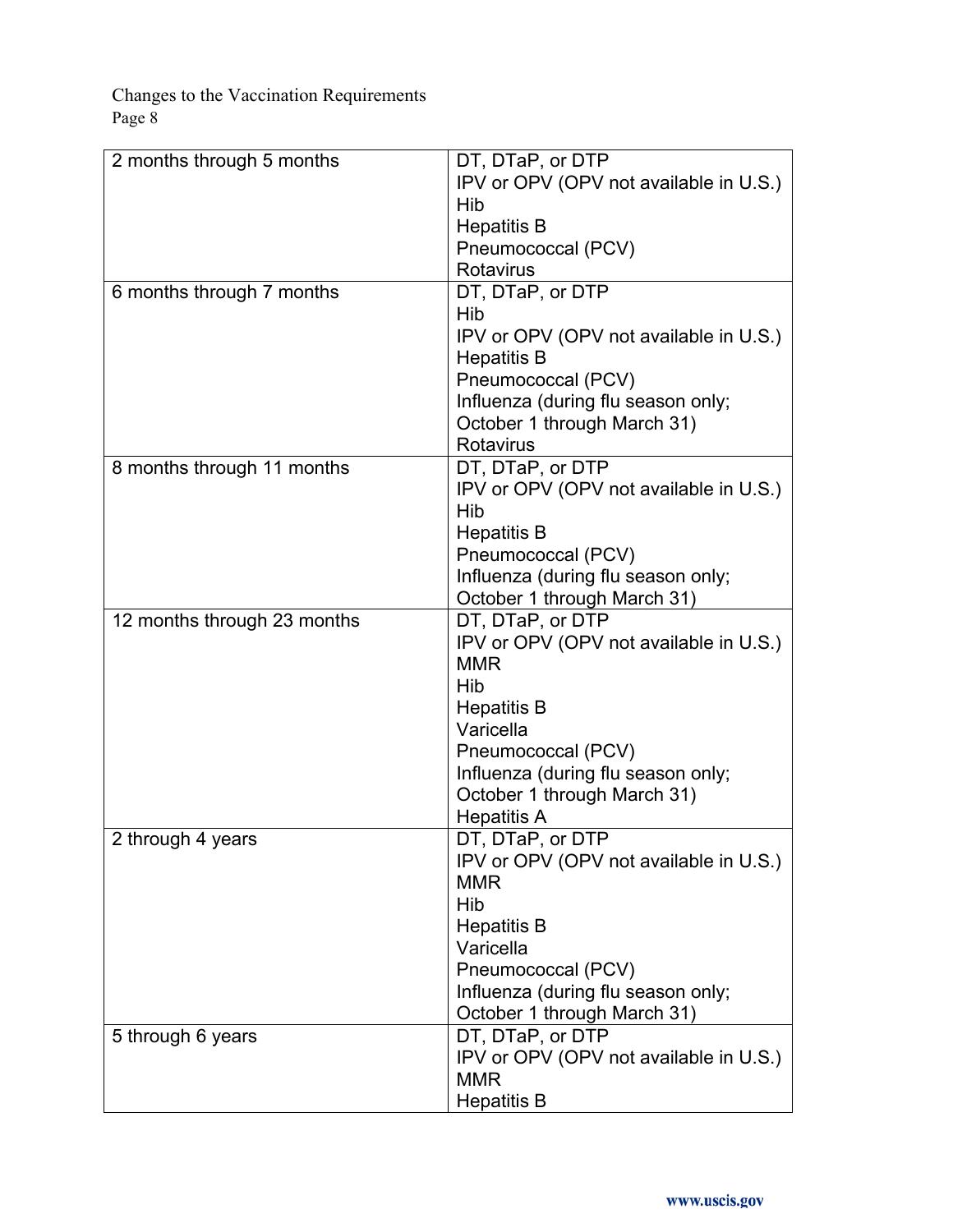|                     | Varicella                              |
|---------------------|----------------------------------------|
|                     | Influenza (during flu season only;     |
|                     | October 1 through March 31)            |
| 7 through 9 years   | Td or Tdap (if DT, DTP, DTaP shown:    |
|                     | okay to accept)                        |
|                     | IPV or OPV (OPV not available in U.S.) |
|                     | <b>MMR</b>                             |
|                     | <b>Hepatitis B</b>                     |
|                     | Varicella                              |
|                     | Influenza (during flu season only;     |
|                     | October 1 through March 31)            |
| 10 years            | Td or Tdap (if DT, DTP, DTaP shown:    |
|                     | okay to accept)                        |
|                     | IPV or OPV (OPV not available in U.S.) |
|                     | <b>MMR</b>                             |
|                     | <b>Hepatitis B</b>                     |
|                     | Varicella                              |
|                     | Influenza (during flu season only;     |
|                     | October 1 through March 31)            |
| 11 through 17 years | Td or Tdap (if DT, DTP, DTaP shown:    |
|                     | okay to accept)                        |
|                     | IPV or OPV (OPV not available in U.S.) |
|                     | <b>MMR</b>                             |
|                     | <b>Hepatitis B</b>                     |
|                     | Varicella                              |
|                     | Meningococcal                          |
|                     | Influenza (during flu season only;     |
|                     | October 1 through March 31)            |
| 18 years            | Td or Tdap (if DT, DTP, DTaP shown:    |
|                     | okay to accept)                        |
|                     | <b>MMR</b>                             |
|                     | <b>Hepatitis B</b>                     |
|                     | Varicella                              |
|                     | Meningococcal                          |
|                     | Influenza (during flu season only;     |
|                     | October 1 through March 31)            |
| 19 through 26 years | Td or Tdap (if DT, DTP or DTaP         |
|                     | shown: okay to accept)                 |
|                     | <b>MMR</b>                             |
|                     | Varicella                              |
| 27 through 49 years | Td or Tdap (if DT, DTP or DTaP         |
|                     | shown: okay to accept)                 |
|                     | <b>MMR</b>                             |